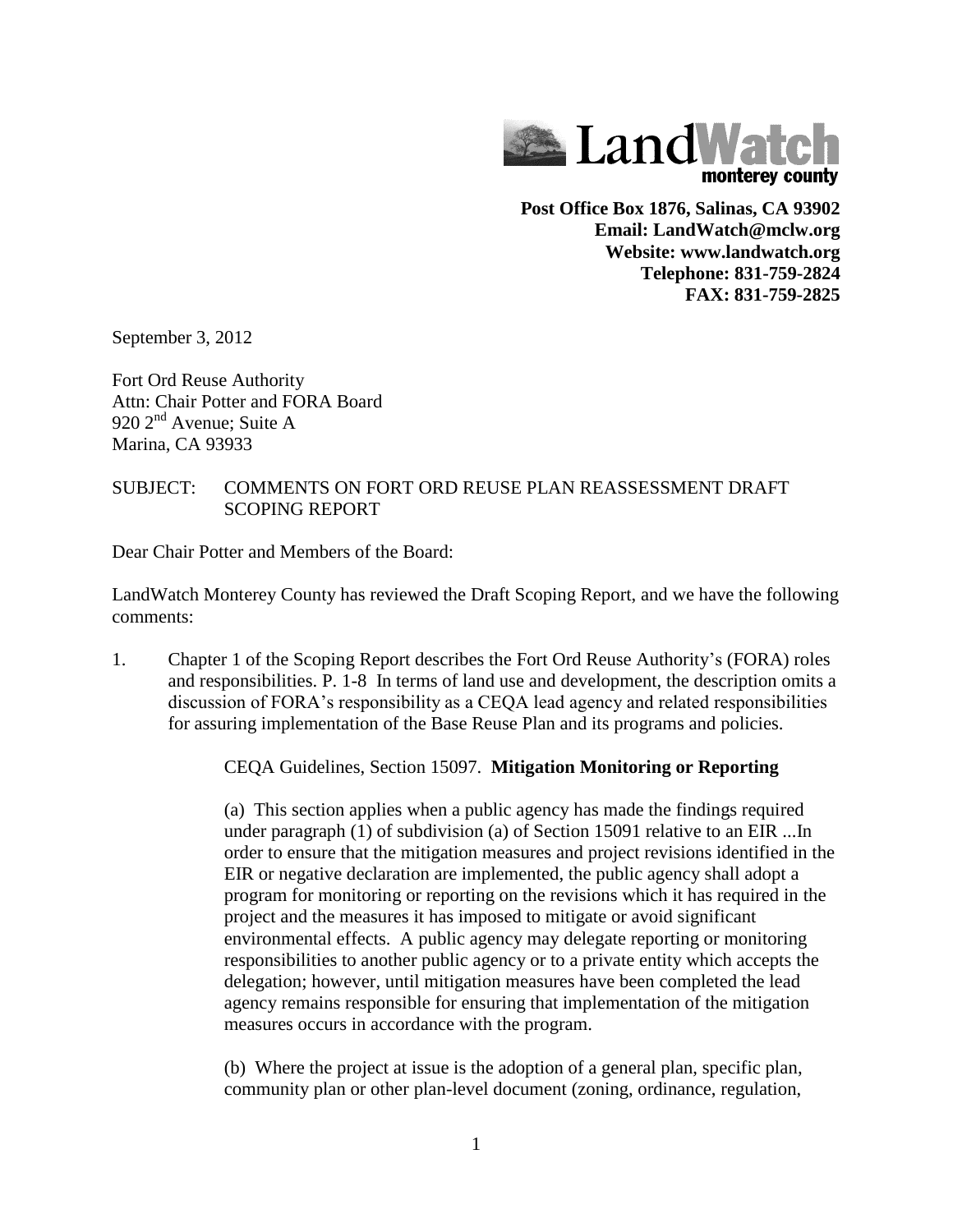policy, the monitoring plan shall apply to policies and any other portion of the plan that is a mitigation measure or adopted alternative. The monitoring plan may consist of policies included in plan-level documents. The annual report on general plan status required pursuant to the Government Code is one example of a report program for adoption of a city or county general plan.

The annual reports should be included in the Appendix of the Scoping Report.

- 2. The Market Study finds that:
	- The estimated 20 year demand for residential units in the vicinity of Fort Ord is 3,600;
	- Currently nearly 4,500 un-built residential units are entitled;
	- Build-out of the 4,500 units is anticipated to take 40 years;
	- Job growth is paramount in the Peninsula's residential recover -- in other words, if the jobs do not appear, the 40 year build-out projection will in reality take much longer; and
	- Removal of derelict Army buildings needs to be prioritized to provide a better vision of future economic development.

The Reassessment Document should recommend an update to the Base Reuse Plan (BRP) to address the over-supply of housing accommodated in the BRP and removal of urban blight.

3. We recommend that the contents of Table 8, which is 152 pages long, be summarized. Our findings indicate that of the 738 policies and programs evaluated for implementation, the Cities of Seaside and Marina and the County of Monterey have completed 21%; 21% are incomplete; 55% are ongoing and 3% fall in other categories. The County of Monterey, in particular, has fallen short of implementation requirements. Of the 259 applicable policies, only 16% have been completed, and 27% are incomplete.

The Reassessment Document should recommend that an implementation schedule for completion of the remaining programs and policies be prepared and that it be adopted by the FORA Board.

4. While many policies and programs have not been implemented by the individual cities and the County, 19 policies which are required to be implemented by all three jurisdictions are incomplete and are summarized below. Many of these policies are essential to protecting natural resources on the former Fort Ord:

Program F-1.1: Guidelines to enhance working relationship between FORA and the local homeless representatives.

Program B-2.1: Prohibit card rooms or casinos.

Program A-1.4: Minimize or eliminate land uses which may be incompatible with public lands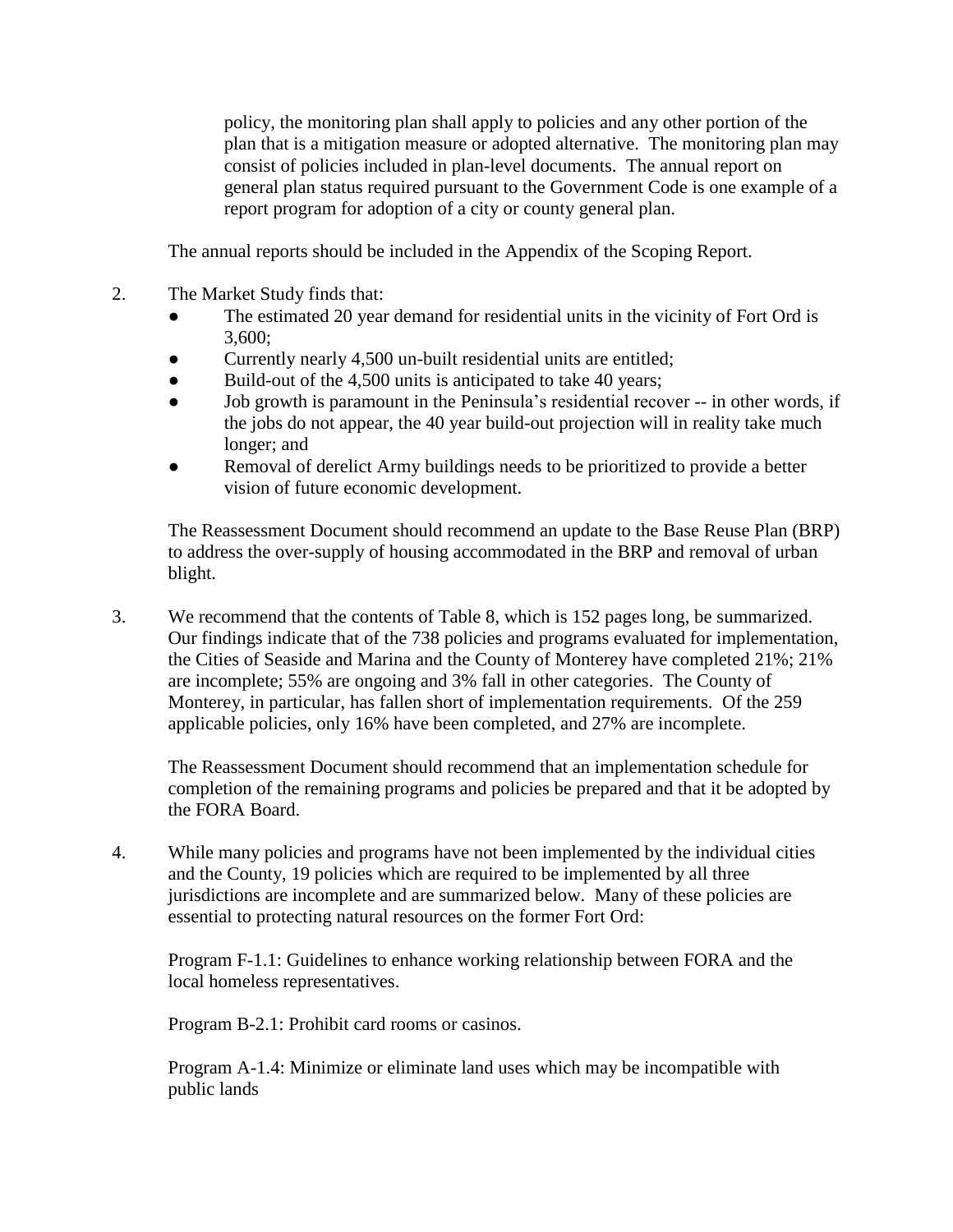Program B-12 and Program C-1.5: Identify local truck routes.

Program A-1.2: Identify locations for bus facilities with funding and construction through new development.

Policy C-1: Establish an oak tree protection program to ensure conservation of existing coastal live oak woodlands in large corridors with a comprehensive open space system.

Recreation Policy G-1: Use incentives to promote development of an integrated, attractive park and open space system and Policy G2: Encourage creation of private parks and open space as part of private development.

Recreation Policy G-4: Coordinate development of park and recreation facilities.

Program C-2-1: Install interpretive signs related to biological resources. Program E-1.1: Implementation plan for habitat management.

Program E-1-1 and Program E-2.1: Implementation of annual monitoring reports to BLM and Land Use Status Monitoring.

Program A-1.1 Establish noise criteria; Program A-1.2 Adopt noise performance standards, and Program B-1.1 Implement a program identifying developed areas adversely affected by noise.

Program A-1.2: Establish fault setback requirements.

Program C-1.3: Identify critical facilities inventory in conjunction with emergency and disaster agencies.

5. We disagree with the findings regarding Policies C-3.1 and C-3.2. The policies and findings from the Scoping Report follow:

**Policy C-3.1**: The City/County shall continue work with the Monterey County Water Resources Agency (MCWRA) and Monterey Peninsula Water Management District (MPWMD) to estimate the current safe yields within the context of the Salinas Valley Basin Management Plan for those portions of the former Fort Ord overlying the Salinas Valley and Seaside groundwater basins, to determine available water supplies.

**Scoping Report Finding:** Ongoing. The jurisdictions communicate with and support efforts to conserve water and maintain water withdrawals within the FORA allocation.

**Comment:** The finding does not address how the jurisdictions are working with the MCWRA and MPWMD to estimate current safe yields to determine available water supplies.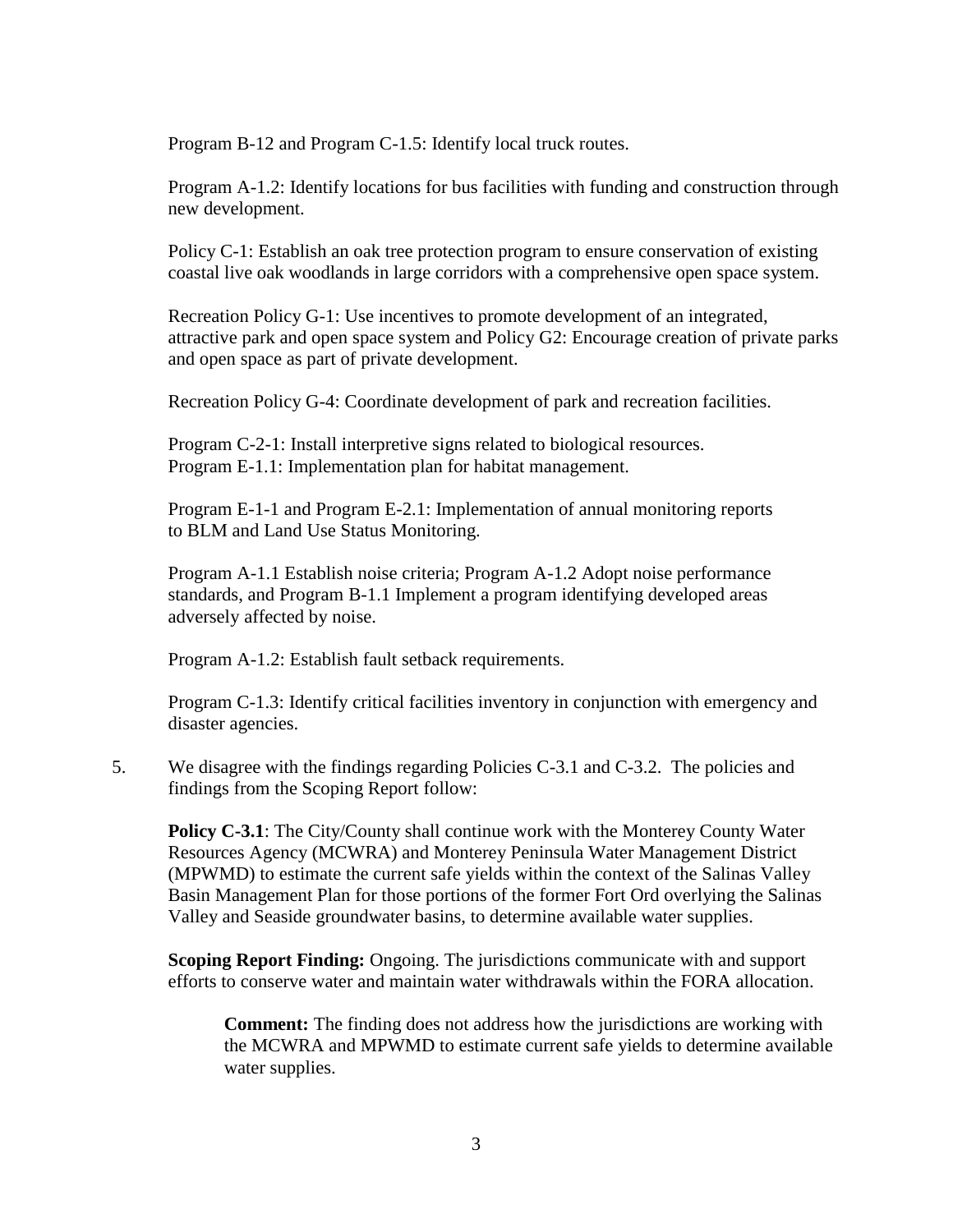**Program C-3.2**: The City/County shall work with the MCWRA and MPWMD appropriate agencies to determine the extent of seawater intrusion into the Salinas Valley and Seaside groundwater basins in the context of the Salinas Valley Basin Management Plan and shall participate in developing and implementing measures to prevent further intrusion.

**Scoping Report Finding:** Seawater intrusion is monitored by the MCWRA. The jurisdictions enable monitoring and sharing of data as applicable.

**Comment:** The finding does not address how the jurisdictions are working with MCWRA and the MPWMD to determine the extent of seawater intrusion or measures to prevent further intrusion.

6. Of the 18 mitigation measures included in the FEIR for the BRP, three are incomplete. These include the failure of the City of Marina and the County to adopt and enforce a stormwater detention plan in order to increase groundwater recharge and thereby reduce potential for further seawater intrusion and augment future water supplies (see comments regarding Policies C-3.1 and C-3.2). The three jurisdictions have also not completed a comprehensive drainage plan. Design guidelines for proposed development on the bluffs have also not been completed.

The Reassessment Document should recommend that an implementation schedule for completion of the remaining programs and policies be prepared and that the schedule be adopted by the FORA Board.

7. The report identifies requirements for both general and specific consistency determinations. P. 4-171. It also identifies consistency findings made by the FORA Board. The report, however, does not evaluate the adequacy of the findings. We expected an analysis of the consistency findings, and are disappointed to find only a summary of FORA's determinations.

Given the failure of the Cities of Marina and Seaside and the County to implement many of the BRP programs, policies and mitigation measures, findings of consistency are problematic given the criteria described on pp. 171-176 of the report. For example, specific consistency criterion (a) states:

Prior to approving any development entitlements, each land use agency shall act to protect natural resources and open spaces on Fort Ord territory by including the open space and conservation policies and programs of the Reuse Plan, applicable to the land use agency, into their respective general, area, and specific plans.

As identified under 3 above, the following applicable policy has not been implemented by all three jurisdictions: